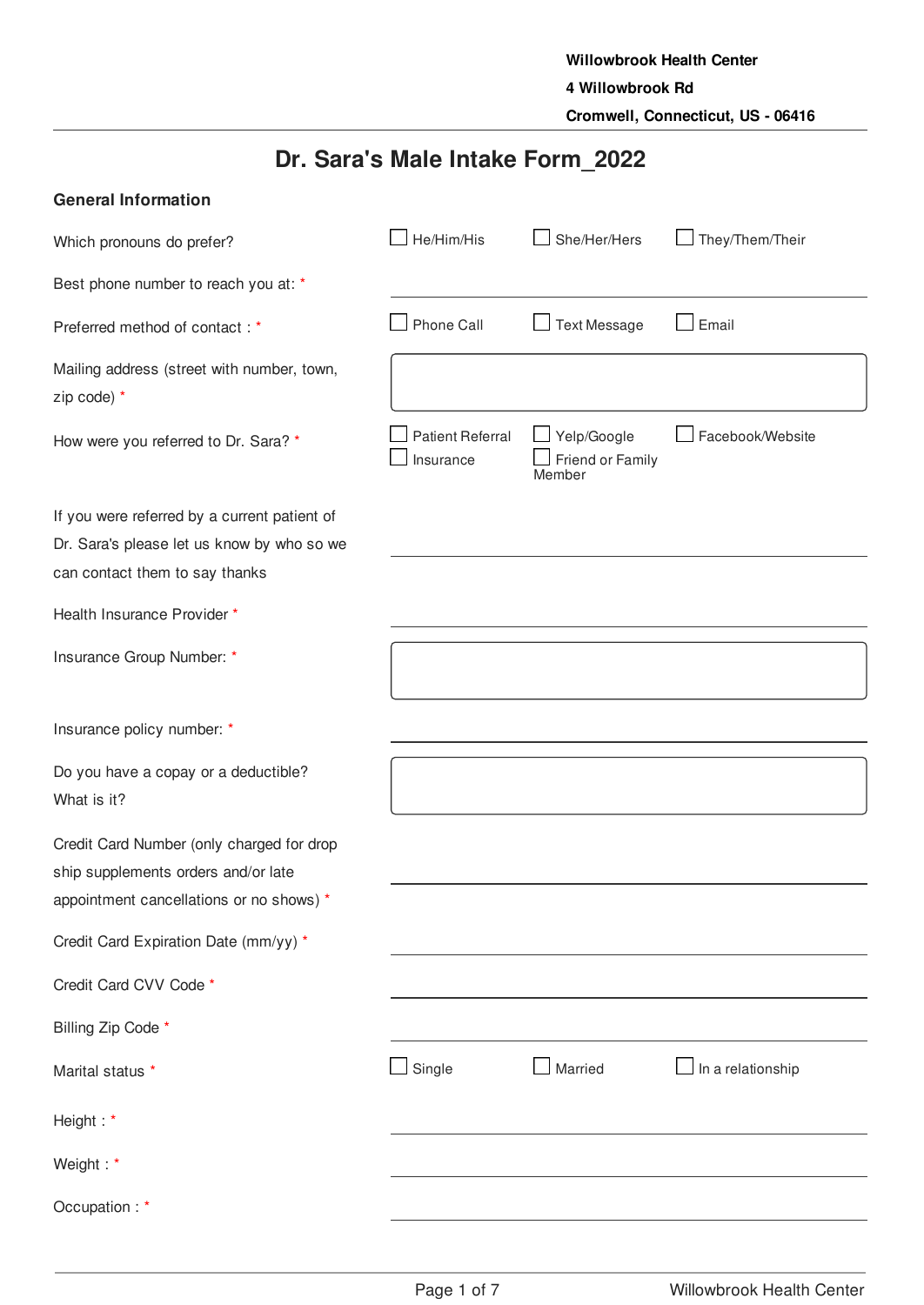**Willowbrook Health Center 4 Willowbrook Rd Cromwell, Connecticut, US - 06416**

| Emergency Contact Name: *                                                                                  |                      |
|------------------------------------------------------------------------------------------------------------|----------------------|
| Phone:*                                                                                                    |                      |
| Relationship: *                                                                                            |                      |
| <b>Medical History</b>                                                                                     |                      |
| Primary health care provider: *                                                                            |                      |
| Other healthcare providers: *                                                                              |                      |
| List your chief health concerns in the order<br>of importance to you. Also include when<br>they started. * |                      |
| List any medical diagnosis you have<br>received (i.e. diabetes, heart disease,<br>depression, etc.) *      |                      |
| List any prescription medications you take<br>including dosages and reason for taking<br>them <sup>*</sup> |                      |
| List any over counter medications or<br>supplements you take and the reason for<br>taking them *           |                      |
| Any known allergies to medications? *                                                                      | Yes $\Box$<br>No     |
| If yes, specify them                                                                                       |                      |
| Any known food or environmental allergies?                                                                 | $\Box$ Yes $\Box$ No |
| If yes, specify them                                                                                       |                      |
| Are any of your allergies life threatening? *                                                              | $\Box$ Yes $\Box$ No |
| If yes, specify them                                                                                       |                      |
| Have you taken any antibiotics in the last<br>year *                                                       | $\Box$ Yes $\Box$ No |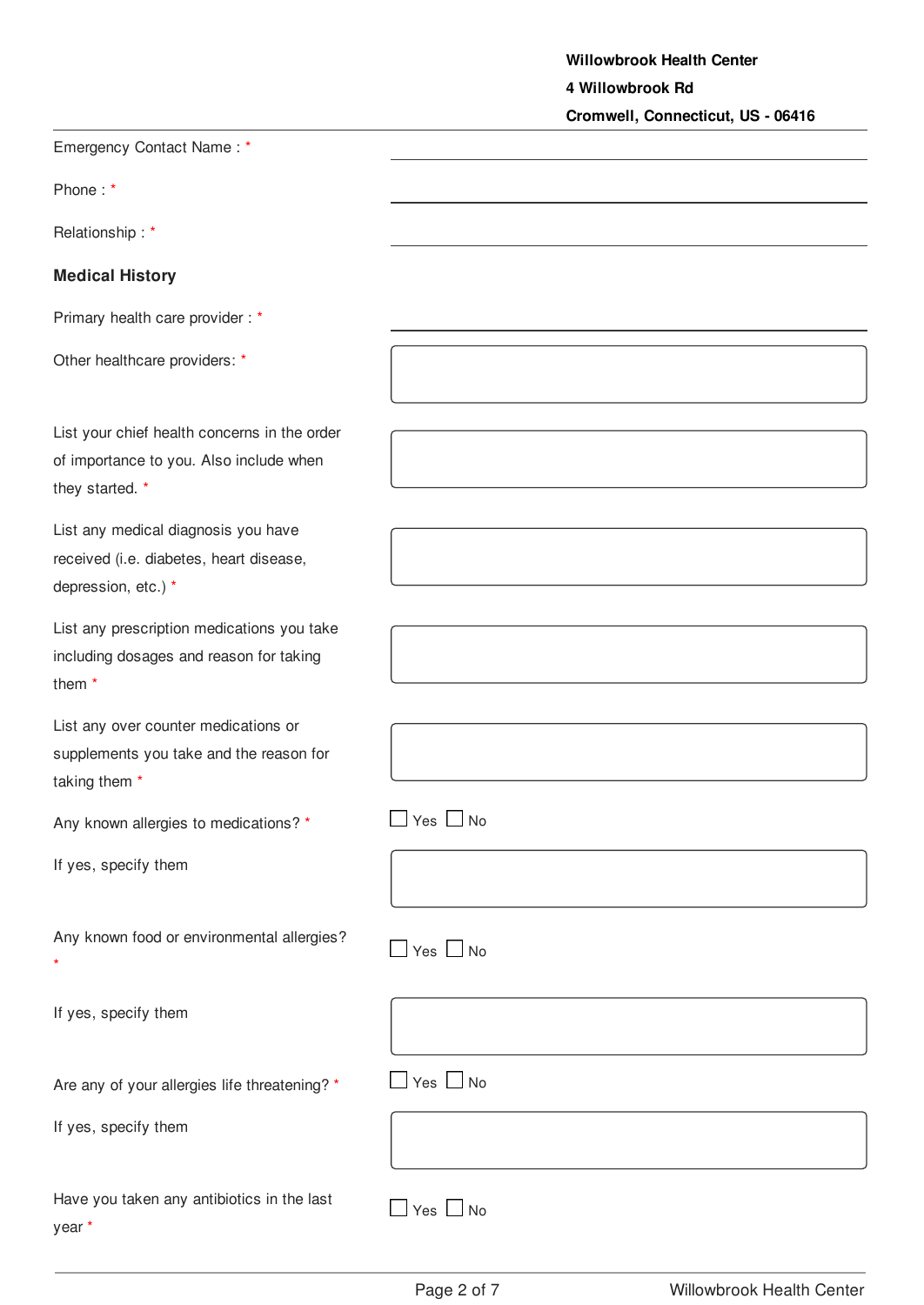# If yes, how many times?

# **Family History (esp heart disease, cancer, anxiety/depression):**

| Ages & Chronic Diseases of:   |                      |                  |       |
|-------------------------------|----------------------|------------------|-------|
| Mother:                       |                      |                  |       |
| Father:                       |                      |                  |       |
| Sibling(s):                   |                      |                  |       |
| Grandparents:                 |                      |                  |       |
| Aunts/Uncles:                 |                      |                  |       |
| <b>Symptoms</b>               |                      |                  |       |
| General:                      |                      |                  |       |
| Sleep disturbance *           | Often<br>In the past | $\Box$ Sometimes | Never |
| Fatigue *                     | Often<br>In the past | $\Box$ Sometimes | Never |
| Exposure to toxic chemicals * | Often<br>In the past | Sometimes        | Never |
| Iron deficiency anemia *      | Often<br>In the past | Sometimes        | Never |
| Head                          |                      |                  |       |
| Headaches or migraines *      | Often<br>In the past | Sometimes        | Never |
| Difficulty concentrating *    | Often<br>In the past | $\Box$ Sometimes | Never |
| Memory problems *             | Often<br>In the past | $\Box$ Sometimes | Never |
| History of Head injury *      | Yes                  | $\Box$ No        |       |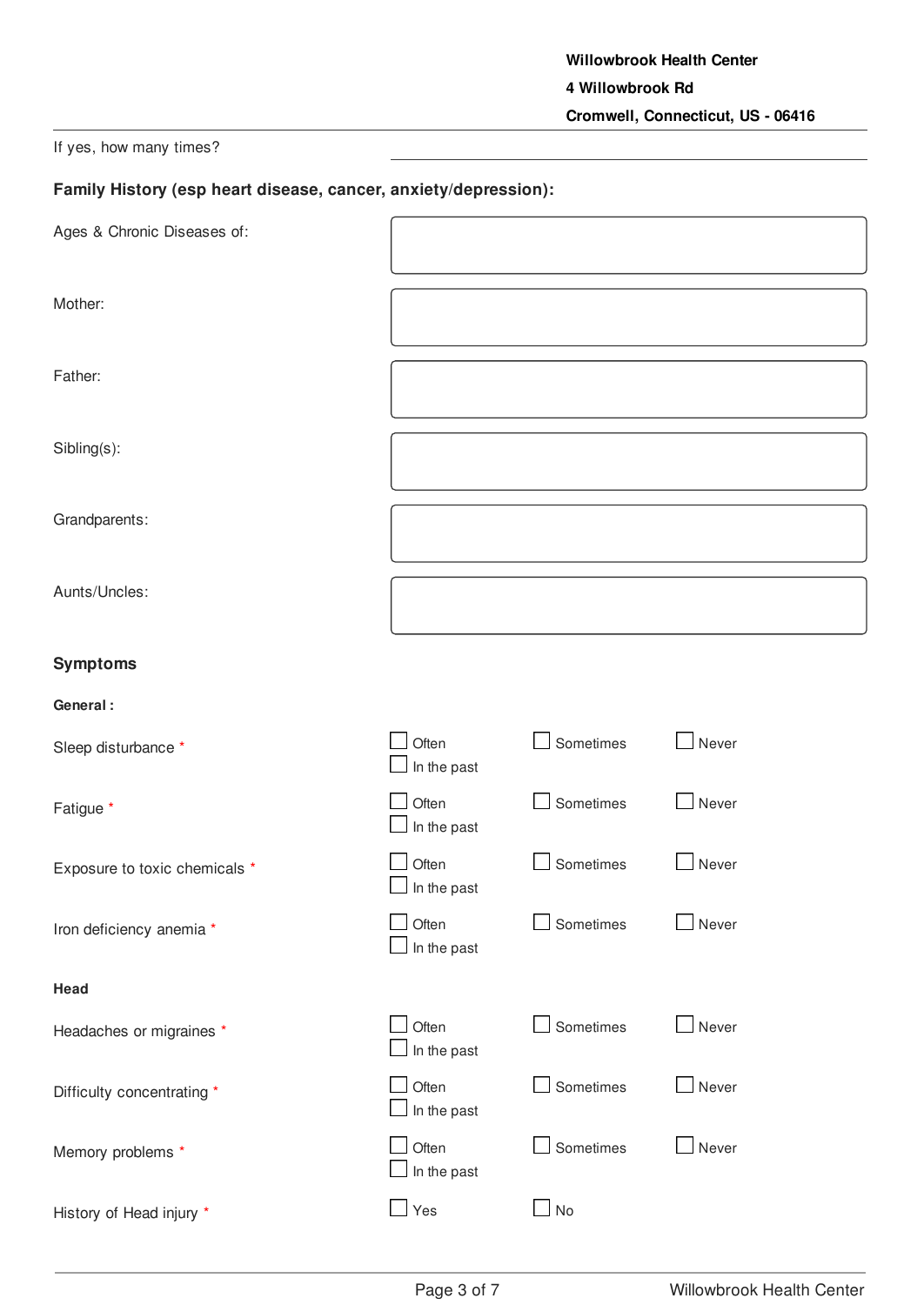# **4 Willowbrook Rd**

**Cromwell, Connecticut, US - 06416**

| Ears, Eyes, Nose, Throat         |                             |           |       |
|----------------------------------|-----------------------------|-----------|-------|
| Frequent colds *                 | Often<br>In the past        | Sometimes | Never |
| Sinus congestion or infections * | Often<br>In the past        | Sometimes | Never |
| Mouth sores *                    | Often<br>In the past        | Sometimes | Never |
| Dental/gum infections *          | Often<br>In the past        | Sometimes | Never |
| Dry eyes *                       | Often<br>In the past        | Sometimes | Never |
| <b>Skin</b>                      |                             |           |       |
| Acne *                           | Often<br>In the past        | Sometimes | Never |
| Dry skin *                       | Often<br>In the past        | Sometimes | Never |
| Easy bruising/bleeding *         | Often<br>In the past        | Sometimes | Never |
| Skin rashes *                    | Often<br>In the past        | Sometimes | Never |
| <b>Digestion</b>                 |                             |           |       |
| Stomach pain and or/ cramps *    | Often<br>$\Box$ In the past | Sometimes | Never |
| Acid reflux / heartburn *        | Often<br>In the past        | Sometimes | Never |
| Abdominal bloating or gas *      | Often<br>In the past        | Sometimes | Never |
| Nausea or vomiting *             | Often<br>In the past        | Sometimes | Never |
| Mental / Emotional               |                             |           |       |
| Mood swings or mood disorders *  | Often<br>In the past        | Sometimes | Never |
| Irritability *                   | Often<br>In the past        | Sometimes | Never |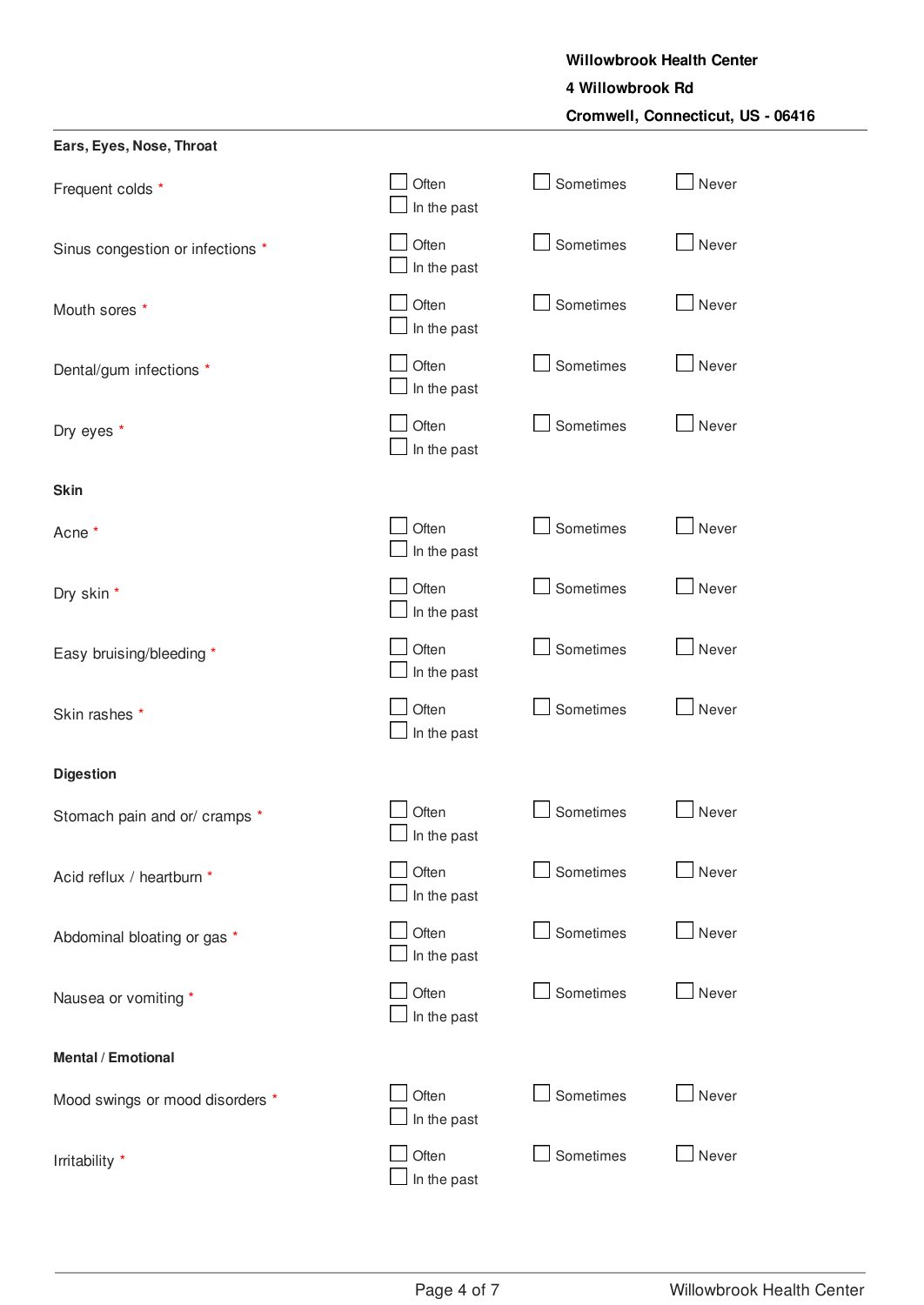#### **4 Willowbrook Rd**

|                              | Cromwell, Connecticut, US - 06416 |                             |                                |  |
|------------------------------|-----------------------------------|-----------------------------|--------------------------------|--|
| Depression *                 | Often<br>In the past              | Sometimes                   | Never                          |  |
| Anxiety/nervousness *        | Often<br>In the past              | Sometimes                   | Never                          |  |
| Cardiovascular               |                                   |                             |                                |  |
| Heart disease *              | Yes                               | $\overline{\phantom{a}}$ No | $\Box$ In the past             |  |
| High blood pressure *        | Often<br>In the past              | Sometimes                   | Never                          |  |
| Heart palpitations *         | Often<br>In the past              | Sometimes                   | $\overline{\phantom{a}}$ Never |  |
| Cold hands and feet *        | Often<br>In the past              | Sometimes                   | Never                          |  |
| Varicose veins *             | Yes                               | No                          | In the past                    |  |
| Swelling of hands and feet * | Often<br>In the past              | Sometimes                   | Never                          |  |
| Respiratory                  |                                   |                             |                                |  |
| Chronic Cough *              | Often<br>In the past              | Sometimes                   | Never                          |  |
| Asthma *                     | Often<br>In the past              | Sometimes                   | Never                          |  |
| Shortness of breath *        | Often<br>$\Box$ In the past       | Sometimes                   | Never                          |  |
| Sleep apnea *                | No<br>In the past                 | Mild                        | Severe                         |  |
| Neurological                 |                                   |                             |                                |  |
| Seizures *                   | Often<br>In the past              | Sometimes                   | Never                          |  |
| Numbness and tingling *      | Often<br>In the past              | Sometimes                   | $\Box$ Never                   |  |
| Loss of balance *            | Often<br>In the past              | Sometimes                   | Never                          |  |
| <b>Musculoskeletal</b>       |                                   |                             |                                |  |
| Joint pain or stiffness *    | Often<br>In the past              | Sometimes                   | Never                          |  |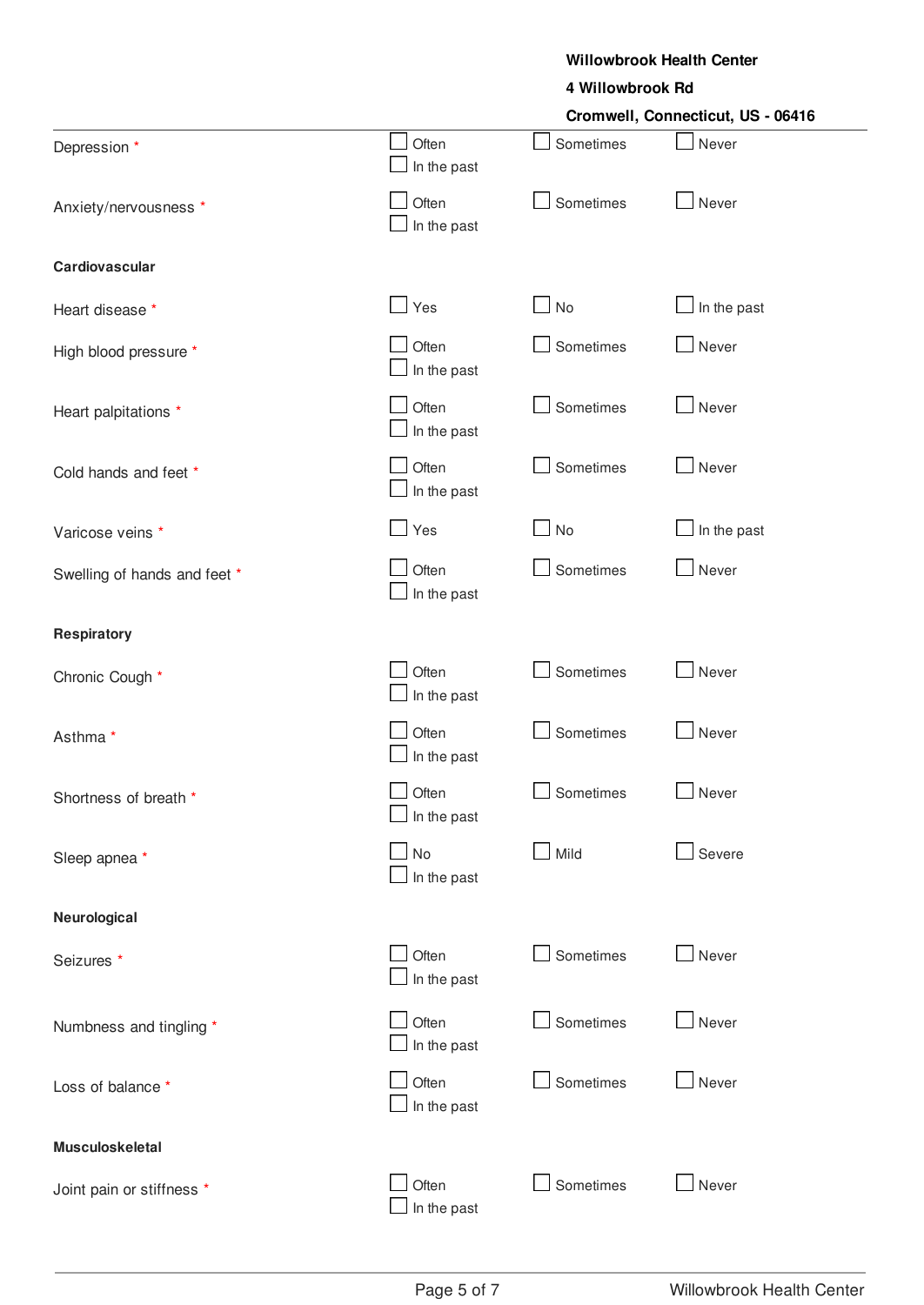#### **4 Willowbrook Rd**

|                                    |                                 | Cromwell, Connecticut, US - 06416 |             |  |
|------------------------------------|---------------------------------|-----------------------------------|-------------|--|
| Neck/back pain *                   | Often<br>In the past            | Sometimes                         | Never       |  |
| Muscle weakness *                  | Often<br>In the past            | Sometimes                         | Never       |  |
| Muscle spasms or cramps *          | Often<br>In the past            | Sometimes                         | Never       |  |
| Osteopenia/osteoporosis *          | $\Box$ Yes                      | No                                | In the past |  |
| <b>Urinary</b>                     |                                 |                                   |             |  |
| Burning or pain during urination * | Often<br>In the past            | Sometimes                         | Never       |  |
| Frequent urination at night *      | Often<br>In the past            | Sometimes                         | Never       |  |
| Inability to hold urine *          | Often<br>In the past            | Sometimes                         | Never       |  |
| Bladder infections *               | Often<br>In the past            | Sometimes                         | Never       |  |
| <b>Endocrine</b>                   |                                 |                                   |             |  |
| Low libido *                       | <b>No</b><br>Severe             | Mild<br>In the past               | Moderate    |  |
| Easy weight gain *                 | Often<br>In the past            | Sometimes                         | Never       |  |
| Hair loss *                        | No<br>In the past               | Some                              | Yes         |  |
| Heat or cold intolerance *         | Often<br>In the past            | Sometimes                         | Never       |  |
| Thyroid problems *                 | <b>No</b><br>$\Box$ In the past | Mild                              | Severe      |  |
| Blood sugar problems *             | Often<br>$\Box$ In the past     | Sometimes                         | Never       |  |
| For Men:                           |                                 |                                   |             |  |
| Prostate problems *                | $\Box$ Yes                      | $\Box$ No                         | In the past |  |
| Erectile dysfunction *             | Often<br>In the past            | Sometimes                         | Never       |  |
| Use of Viagra *                    | <b>No</b><br>$\Box$ In the past | Sometimes                         | Yes         |  |